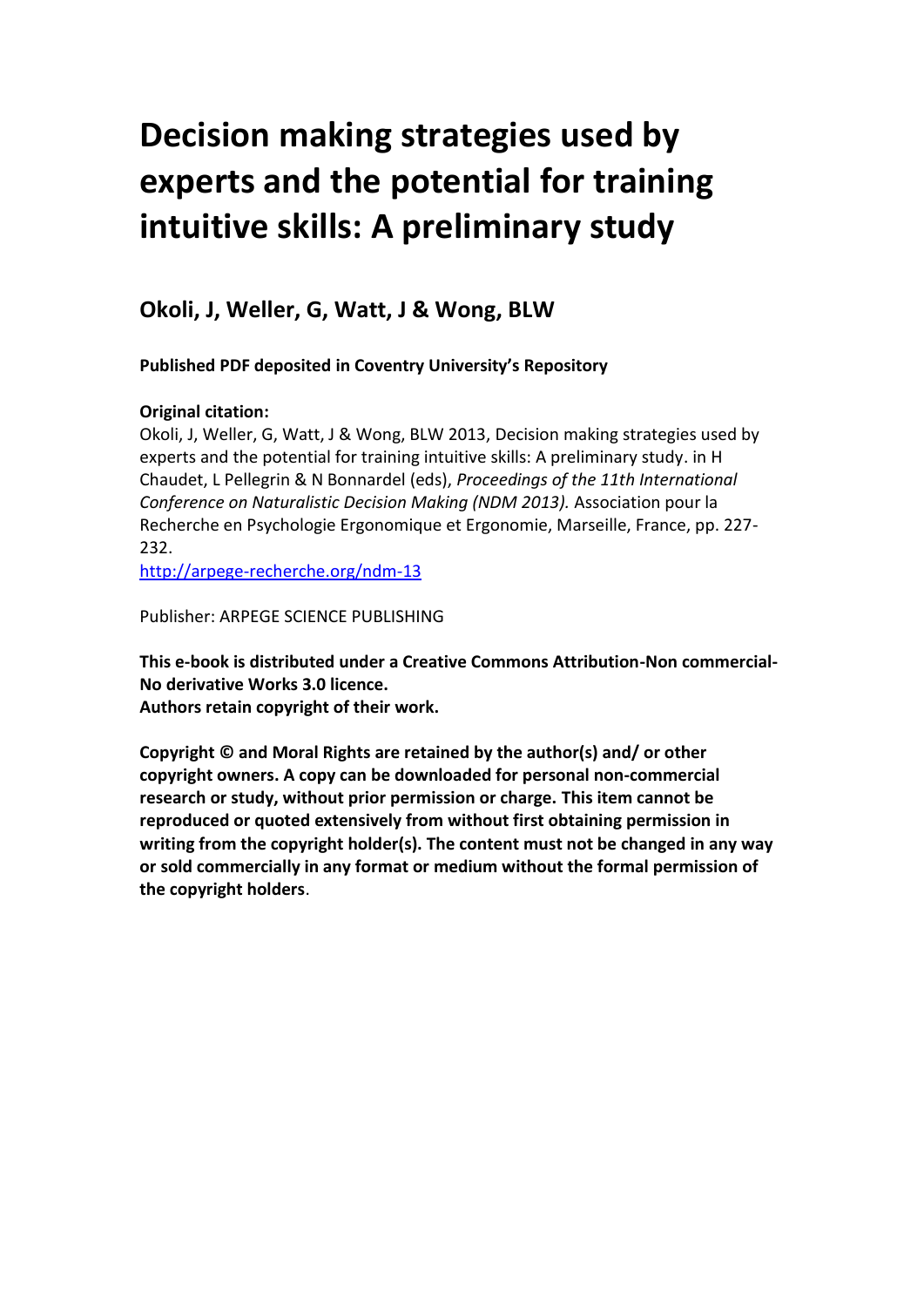# **Decision making strategies used by experts and the potential for training intuitive skills: A preliminary study**

 $J. O. OKOLI<sup>a</sup>, G. WELLER<sup>b</sup>, J. WATT<sup>b</sup>, B.L.W. WONG<sup>b</sup>.$ <br><sup>*a*</sup>School of Science and Technology *Middlessy University*, *JO547@live* n

*School of Science and Technology, Middlesex University. JO547@live.mdx.ac.uk b School of Science & Technology, Middlesex University. G.Weller@mdx.ac.uk; J.Watt@mdx.ac.uk W.Wong@mdx.ac.uk*

#### **ABSTRACT**

Experts do better than novices- not only because they possess more perceptual and cognitive skills but also because they are able to organize and apply those skills better than their counterparts. However, experts find it difficult to express what they know. This is mainly because their knowledge is highly resistant to surface articulation, even by the experts themselves. Thus, it is evident experts need help telling what they know and do. In this study, expert firefighters were interviewed using the critical decision method (CDM) procedure. Results from the investigation revealed certain tacit (procedural) knowledge and cognitive skills they used in performing complex tasks in time pressured environments. It is hoped that systematically organizing this knowledge and skill into a framework will enhance the design of a well informed instructional curriculum for training less experienced officers.

#### **KEYWORDS**

*Decision Making; education and training; expertise; critical decision method; tacit knowledge; intuitive skills.* 

## **INTRODUCTION**

During any crisis, civilians whose lives and properties are at stake usually expect a lot from incident command teams. Hence, responding to more dangerous and un-predictable crises will definitely call for the skills of more experienced personnel (Zsambok, 1997). Managing real-world crises poses numerous challenges to professionals because they operate under time pressure, uncertainty, dynamic and changing conditions, ill-defined goals, high stakes etc. (Lipshitz, Klein, Orasanu & Salas, 2001). The goodnews however, is that experienced decision makers still carry on despite these challenges, and they perform reasonably (and sometimes exceptionally) well under these conditions (Orasanu & Connolly, 1993).

Nevertheless, there is compelling evidence to suggest that experts are not fully aware of about 70% of their own decisions and mental analysis of tasks (Clark, Feldon, van Merrienboer, Yates & Early, 2006). In other words, they sometimes find it challenging to fully explain how they arrive at their judgement especially when such information is required to support the design of training, assessment or decision aids (Hannabuss, 2000; Dane & Pratt, 2009).

The objectives of this research therefore are: (1) to investigate how real experts make critical decisions in performing complex tasks (2) to develop a well structured instructional curriculum (educational framework) using the information generated from objective 1 above. This framework will facilitate the learning process and the transfer of relevant knowledge, skills and competence (KSC) to novices.

This current paper presents a preliminary result on some key insights generated from the pilot study, which is part of the ongoing research process. This result will subsequently inform part of the design of a training curriculum using the four component instructional design (4C/ID) framework.

## **EXPERTS, DECISION MAKING AND THE NATURALISTIC ENVIRONNMENT**

Shanteau (1992) defined experts as "those who have been recognized within their profession as having the necessary skills and abilities to perform at the highest level". The school of thought that favours experts' cognitive competence has generally been referred to as naturalistic decision making (NDM); where complex and challenging tasks are performed in naturalistic (real-life) settings (Gore, Banks, Millward & Kyriakidou, 2006; Lipshitz, Klein, Orasanu & Salas, 2001). In contrast to the normative model which prescribes how decisions should be made, NDM describes how people actually make decisions using their experience (Zsambok, 1997; Shanteau, 1992). This way, NDM researchers make prescriptions based on descriptive models of expert performance. As Kahneman and Klein (2009) puts it:



H. Chaudet, L. Pellegrin & N. Bonnardel (Eds.). *Proceedings of the 11th International Conference on Naturalistic Decision Making (NDM 2013), Marseille, France, 21-24 May 2013*. Paris, France: Arpege Science Publishing. ISBN 979-10-92329-00-1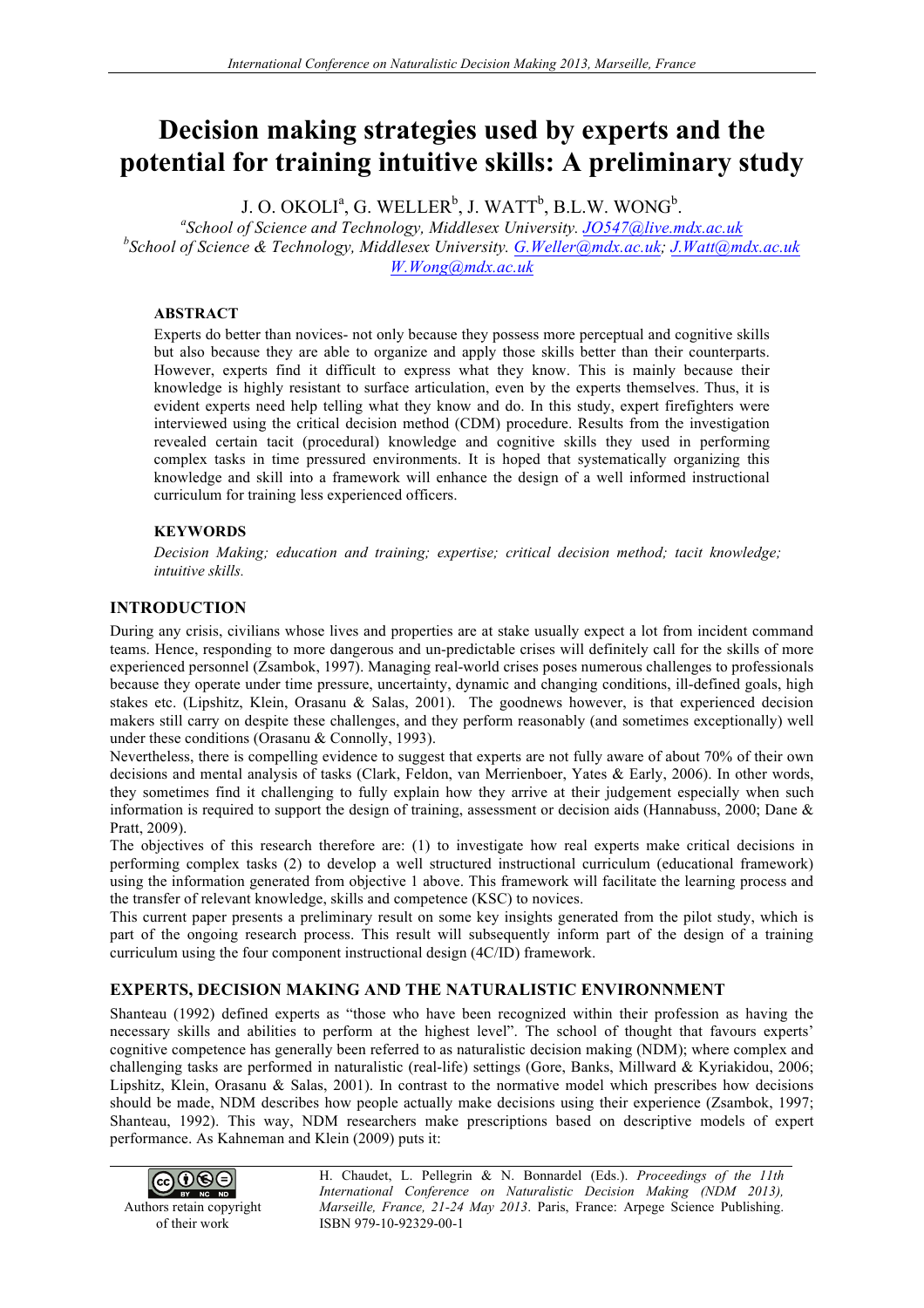*"A central goal of NDM is to demystify intuition by identifying the cues that experts use to make their judgments, even if those cues involve tacit knowledge and are difficult for the expert to articulate. In this way, NDM researchers try to learn from expert professionals".* 

There is growing evidence from the literature to suggest that decision making within the naturalistic setting involves more than one reasoning strategy (cf Gigerenzer & Gaissmaier, 2011).Within the field of cognitive science, two main modes of thinking have been suggested: the intuitive and analytical strategies (Klein, 2003:64), elsewhere known as system 1- effortless, intuitive and automatic, and system 2 - effortful, analytical and deliberate (Kahneman, 2011). However, the intuitive strategy (tacit system) is usually the "default" operational procedure, and the deliberate (analytical) system is only invoked when the former cannot solve the problem at hand or when there is need to make a conscious decision- such as planning what to do next.

Unfortunately, despite arguments that individuals may benefit from switching between intuitive and analytical approaches, little research agreement has emerged concerning the preferred sequence by which individuals should employ these approaches e.g. should people take stock of their intuition first and then engage in analysis? Or, should they expect intuition to play a key role after engaging in an analytical decision-making process? It is therefore not entirely clear whether intuitive and deliberative thinking actually represents two different modes of thinking or whether they are end points of the same dimension.

# **METHODOLOGY**

## **Critical Decision Method**

The critical decision method (CDM), which is a semi-structured interview process, was specifically used to elicit expert knowledge (cognitive strategies and mental models) in this study. Critical decision method is a retrospective interview strategy that applies a set of cognitive probes to actual non-routine incidents that required expert judgment or decision making (Klein, Calderwood & MacGregor, 1989)

This method was preferred to others within the cognitive task analysis family for two reasons: First, the CDM has a strong theoretical basis and it is highly instrumental in defining the emerging field of Naturalistic Decision Making (Hoffman, Crandall, & Shadbolt, 1998). Second, it has been widely used in different ways to elicit expert knowledge across different domains, hence, the validity and reliability of this method has been proven (Wong, 2000). CDM (being a semi-structured protocol with cognitive probe) has also been successfully used to overcome the effects of memory limitations- which has proved to be a major concern regarding retrospective verbal reports in the knowledge elicitation process (Clark et al., 2006)

## **Participants**

30 experienced fire-fighters (n=30) selected across various fire stations in the UK and Nigeria makes up the sample size for the wider study. Currently, six experienced firefighters (n=6) in the UK have been interviewed as part of the piloting process. The participants were carefully chosen based on their rank/position as well as through peer nomination- as a proof of their expertise. This is to ensure that expertise is verified and not assumed. All participants had personally been involved in managing real-life fire incidents in which they made critical decisions, and have at least operated as an incident commander.

## **Procedure**

Participants were first asked to recall and 'walk-through' a memorable fire incident that tasked their cognitive skills. Thereafter a timeline was constructed jointly with the participants, and decision points were identified. This was then followed by probing the decision points using some set of cognitive probes- at this point, we are interested in unmasking the tacit knowledge and decision making strategies behind experts' performance. Each interview lasted between 1hr-2hr and was recorded with the consent of each participant.

## **RESULTS AND DISCUSSION**

Data from the CDM procedure were carefully transcribed. A total of 19 decision points were identified from the six interviews, and these decision points formed the basic unit of analysis (Figure 1). Data analysis was conducted using both the critical decision analysis and the emergent themes analysis (ETA) processes (Wong, 2004).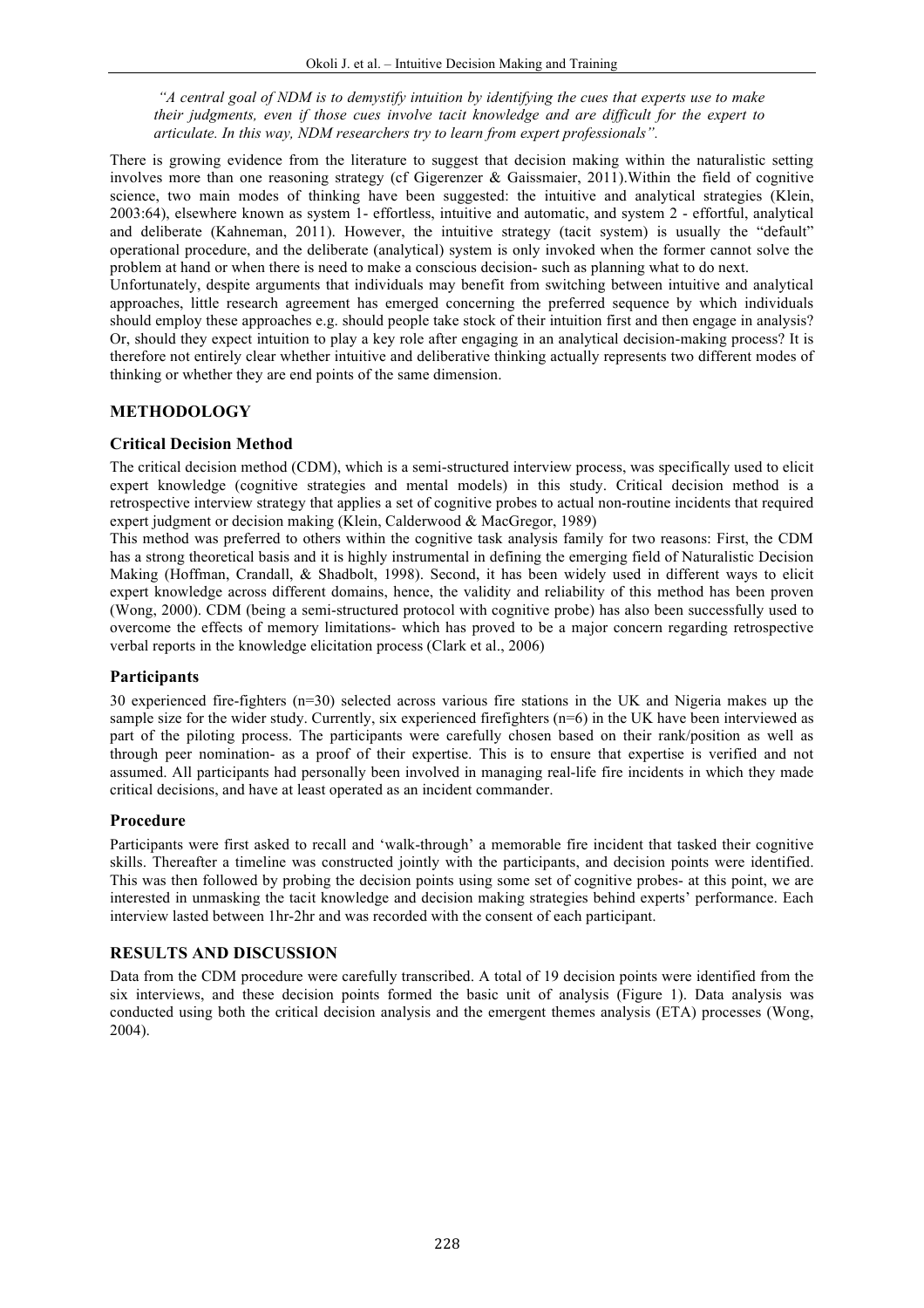

Specific themes from the CDM data analysis were then collated across the six different incidents in order to identify commonalities. Five main themes emerged from this preliminary study and are briefly discussed below:

#### **Complex Tasks**

For a task to be judged as complex they must be performed using both automated and explicit knowledge, and will in addition usually extend over many hours or days (Clark et al., 2006). To demonstrate this, interviewees reported certain difficulties they encountered when managing the various incidents which they narrated. These difficulties include: working over a long duration of hours usually without breaks or refreshments, the need to manage and coordinate resources effectively (crew members, fire engines and appliances), the need to continuously monitor the situation and develop plans based on changing conditions, and the possibility of encountering novel situations etc. Interviewees explained some complexities associated with their job tasks:

*"This incident was very challenging for me because we were working against very difficult atmospheric conditions- very dry, severe drought and windy conditions in a densely populated area- with houses all over" (participant 6)*

*"It was very unusual for me because the woman involved was psychiatric and threatened to burn down the building (Arson) if we left. So the incident turned out to be a welfare issue" (participant 2)* 

If we therefore aim to achieve a more efficient process of transferring intuitive skills from experienced officers to novices, it then becomes necessary to understand and capture how these experts perform such complex tasks (van Merrienboer, Clark & de Croock, 2002)

#### **Cue Identification**

Interviewees reported relying heavily on their senses- eyes, ears, and nose- as useful aids in formulating their decisions. In other words, they made decisions based on identified cues, such as the colour, intensity and smell of smoke. Generally, the level of risk that expert firefighters are willing to take depends largely on whether or not the environment presents favourable cues (Kahneman & Klein, 2009). When asked about the cues they looked for, interviewees responded thus:

*"I used information I gathered from people around, I used my eyes, my ears, and a bit of common sense"* (Participant 5)

*"I think seeing is believing; so I will take all I can see as my basis of information"* (participant1).

#### **Situation Assessment**

Interviewees reported that they always conduct a  $360^\circ$ size up, also known as situation assessment immediately they arrive at the scene of an incident. They also reported that past experiences, in addition to their existing knowledge were crucial factors in maintaining accurate situation assessment.

*"The only way I can describe it is that those incidents contribute to a template. You may only have 5 or 6 templates perhaps, but most of the incidents you go to will fit into one of those templates"* (participant 3)

However, interviewees explained that the task begins to place more cognitive demand on them when the current situation fails to match any of the pre-stored patterns in their memory. This is the point where they normally shift from rule-based to a more creative decision making strategy, which sometimes might contradict the SOPs (Klein, 2003)

*''Yes we don't normally get people down through a ladder because it is risky, but I had to take that risk and it turned out that I was right''* (Participant 1)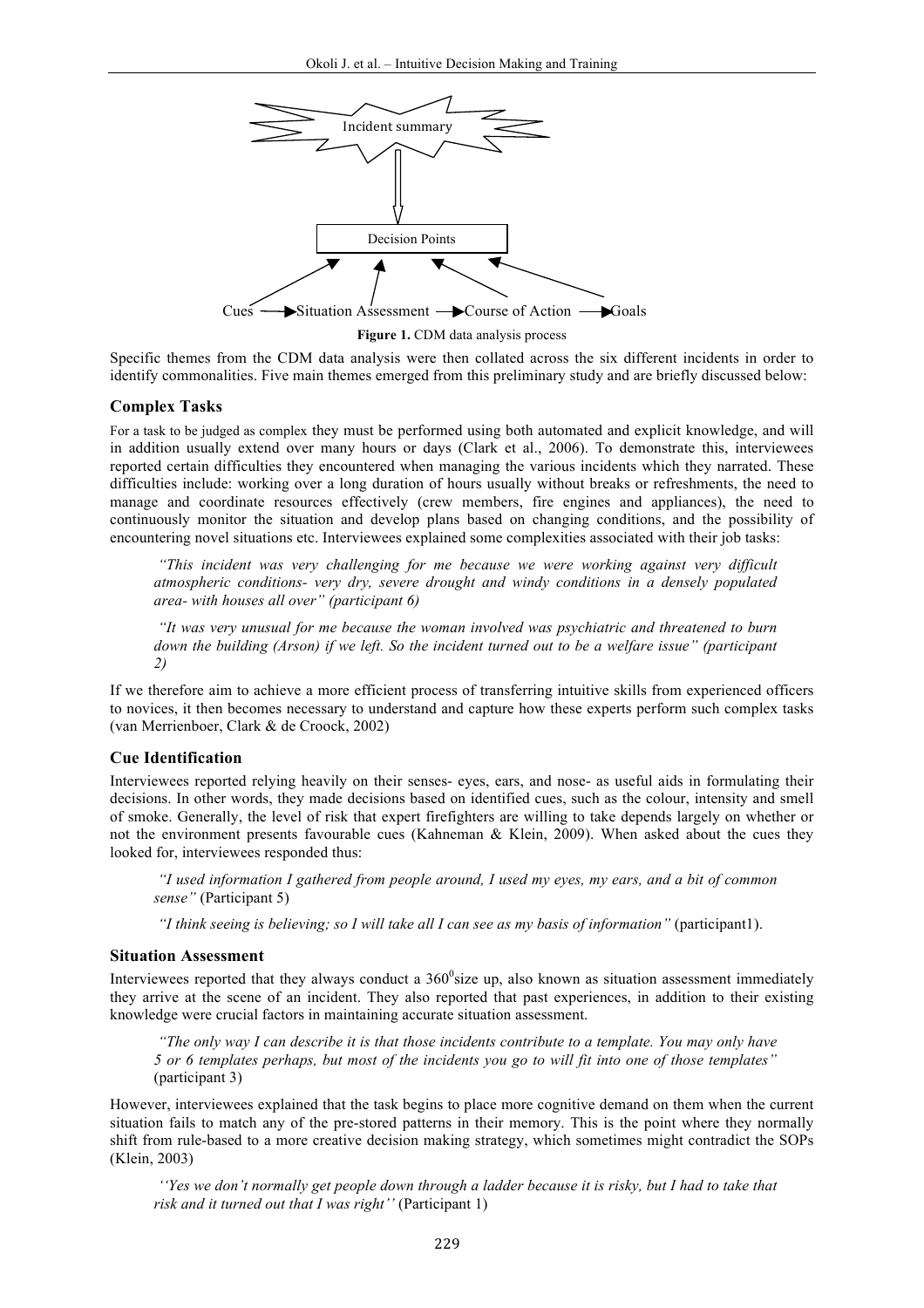| <b>Situation assessment 1</b> |                                                                                                                                                 |
|-------------------------------|-------------------------------------------------------------------------------------------------------------------------------------------------|
| Cues                          | Very large fire involving oil storage; collapsed roof; site of incident very close to residential<br>houses                                     |
| <b>Expectations</b>           | Very intense fire with high potential to spread further                                                                                         |
| Goals                         | Get access to the building; get enough water to attack the fire; contain the fire                                                               |
| <b>Decision-Point 1</b>       | Ask for reinforcement (Requested 15 additional pumps)                                                                                           |
| <b>Decision-Point 2</b>       | Exterior attack- it is too dangerous to commit crew                                                                                             |
| <b>Situation assessment 2</b> |                                                                                                                                                 |
| Cues                          | Fire growing bigger; arrival of 15 additional pumps                                                                                             |
| <b>Expectations</b>           | Presence of additional workforce will result into better control                                                                                |
| Goals                         | Get access to the seat of the fire; resort to another option since the initial option of water<br>attack is not working; safety of crew members |
| <b>Decision-Point 3</b>       | Get specialist appliance to climb higher in order to see the actual seat of the fire                                                            |
| <b>Situation Assessment 3</b> |                                                                                                                                                 |
| Cues                          | Fire still burning due to involvement of petrol at the seat of the fire; water unable to put out<br>the fire; pollution of water courses.       |
| <b>Expectancies</b>           | Fire may remain uncontained and burn out itself unless a more rigorous strategy is employed                                                     |
| Goals                         | Reduce environmental pollution from the flames as much as possible; clear the road for road<br>users to get to work as soon as possible.        |
| <b>Decision-Point 4</b>       | Decision to request specialist appliance (foam attack)                                                                                          |

#### **Table 1.** Analysis of oil storage fire incident showing shifts in Situation Assessments

#### **Decision Making Strategy**

Interviewees agreed that they employ both intuitive and analytical strategies in making most of their decisions. However, they stated that many of such decisions have to be intuitive. Even the analytical decisions still have to be made as quick as possible. According to them, time is a critical factor which is never sufficient when managing fires- thereby limiting the possibilities of conducting any thorough analysis. The breakdown of the 19 decision points based on decision making strategies and the estimated decision time is shown on table 2:

| Decision making strategy | <b>Estimated decision time by participants</b> | <b>No of Decision points</b> |
|--------------------------|------------------------------------------------|------------------------------|
| <b>Intuitive</b>         | $\leq$ 1 minute                                | 10                           |
| Analytical               | $>10$ minutes                                  |                              |
| Intuitive + Analytical   | $\leq 10$ minutes                              |                              |
|                          |                                                | Total $=19$ decision points  |

**Table 2.** Analysis of the decision making strategies from the six incidents

Previous research has shown that professionals could actually draw on the repertoire of patterns that they had compiled during more than a decade of both real and virtual experience to identify a plausible option, which they considered first (cf Klein, 2003). This is what the recognition primed decision (RPD) model developed by Klein and his colleagues illustrate (Klein et al., 1989). According to the RPD model, the patterns stored in the memory of the decision maker highlights the most relevant cues, provide expectancies, identify plausible goals, and then suggest appropriate types of reactions (i.e. using recognized patterns to solve current problems).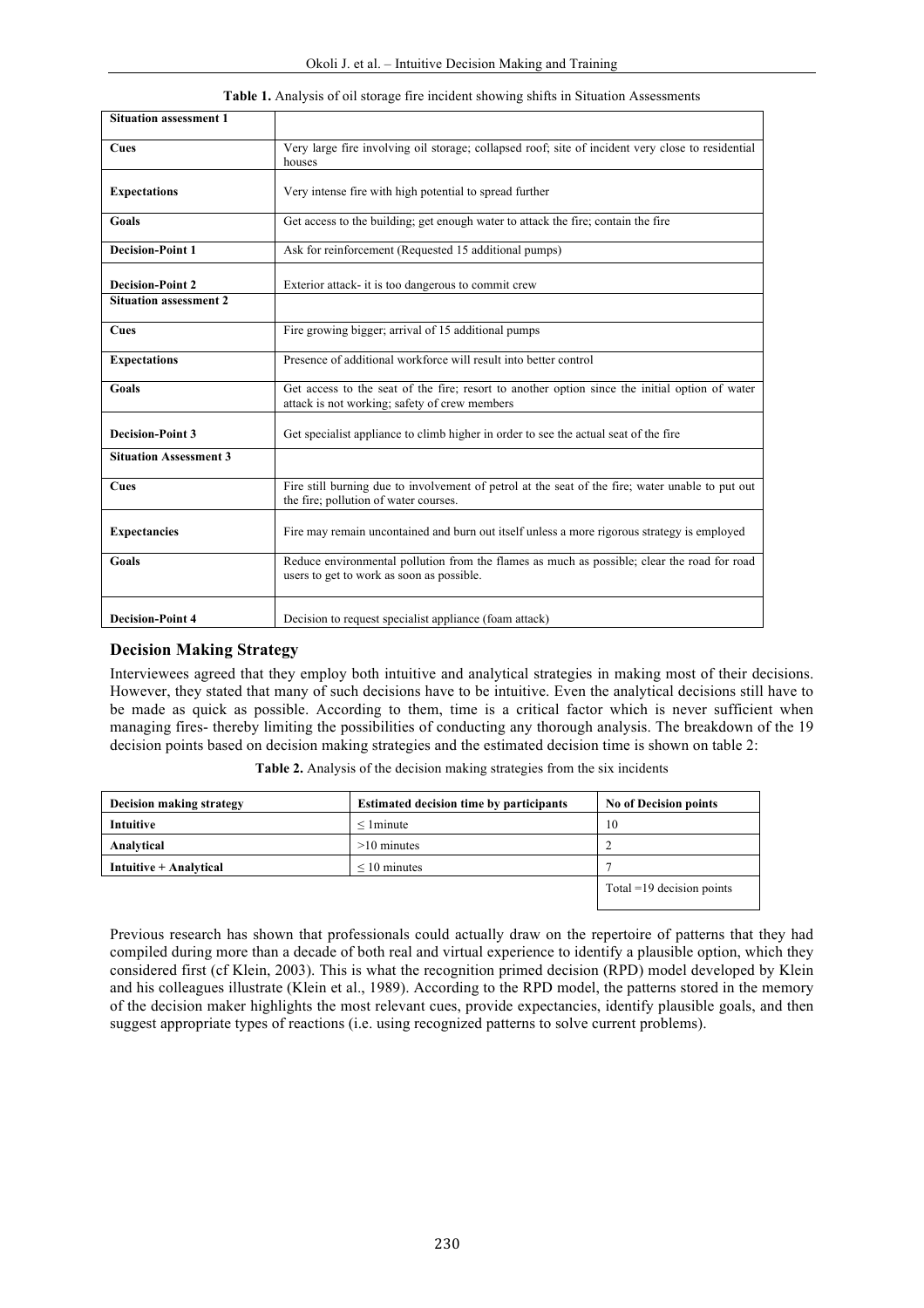| <b>Problem solving strategy</b> | <b>Description</b>                                                                                 | <b>No of Decision</b><br>points/Percentage |
|---------------------------------|----------------------------------------------------------------------------------------------------|--------------------------------------------|
| <b>Standard</b>                 | Generally agreed by all officers as the most<br>appropriate option                                 | 5<br>$(26.3\%)$                            |
| <b>Typical</b>                  | Modifications to the standard operating<br>procedures to meet the requirements of the<br>situation | 9<br>$(47.4\%)$                            |
| Creative/constructed            | No standard solution exist; typically requires<br>creative problem solving                         | $(26.3\%)$<br>$\mathcal{D}$                |
|                                 |                                                                                                    | 19<br>$(100\%)$                            |

#### **Table 3.** Analysis of the problem solving strategies from the six incidents

It can therefore be suggested that, depending on the complexity of the problem at hand and the ease of recall to memory, officers usually confront challenges using any of the 'standard', 'typical' or 'creative' problem solving strategies (see Table 3). To validate this, interviewees were asked if the situation they narrated and their subsequent decisions fit into the scenario they were generally trained for. They reported thus:

"*Normally you have a set of options that you pick, and they will be right- one way or another. You might start up with option A, and a subtle change to option B will be successful. You adapt the procedures for the job to do something unusual*" (Participant 3)

"*It was an unusual incident, but something inside you takes over- where you go into a mode of professionalism- and it comes because you have been doing it for that long*" (Participant 5)

#### **Training Requirements for Less Experienced Officers**

Interviewees ascribed their decision making ability to both the quality and quantity of the training they have undergone over their years of practice. They were able to identify some of the training they have but which their non-expert counterparts did not have (or which they have at just a basic level). These include: command and control training, breathing apparatus training, human resource management training, training involving acetylene cylinders and asbestos, training on how to use hydraulic platforms, first aid trainings etc. They however explained that this training could be merely theoretical if officers do not have the opportunity to apply them in real life incidents.

*"Most firefighters are taught to do the techniques that extinguish fire. But an incident manager needs to be trained to manage the incident, needs to be trained to command, and that is quite a long and extensive period of training"* (participant 3)

*"As a manager as well, you have management training; how to deal with incidents, how to deal with people, and how to deal with staff"* (participant 2)

Thus, to be able to attain automaticity and expertise, novices must be given opportunity to practice their job procedures deliberately and continuously until processing becomes more effective and efficient (Ericcson, Prietula & Cokely, 2007).

#### **CONCLUSION AND FURTHER WORK**

One of the ways of improving the overall level of human performance in a task is by understanding how proficient individuals actually perform the task. This preliminary study, using the critical decision method (CDM) has begun to reveal some of the skills, knowledge and competencies inherent in expert firefighters we interviewed.

However, at the advanced data collection stage of this overall study we hope that data from subsequent CDM process will be analyzed further to provide detailed and in-depth information about the skills, cognitive strategies, sequence, action scripts, mental models, prerequisite knowledge, and rules required for complex skill learning. This learning process will then be coherently organized for ease of teaching through the four component/instructional design (4C/ID) model.

## **REFERENCES**

Clark, R.E., Feldon, D.F., van Merriënboer, J.J.G., Yates, K., & Early, S. (2006). Cognitive Task Analysis. A final draft.

Dane, E. & Pratt, M.E. (2009) *chapter 1* conceptualizing and measuring intuition: a review of recent trends *International Review of Industrial and Organizational Psychology, 2009, Volume 24, pp.1-40.*